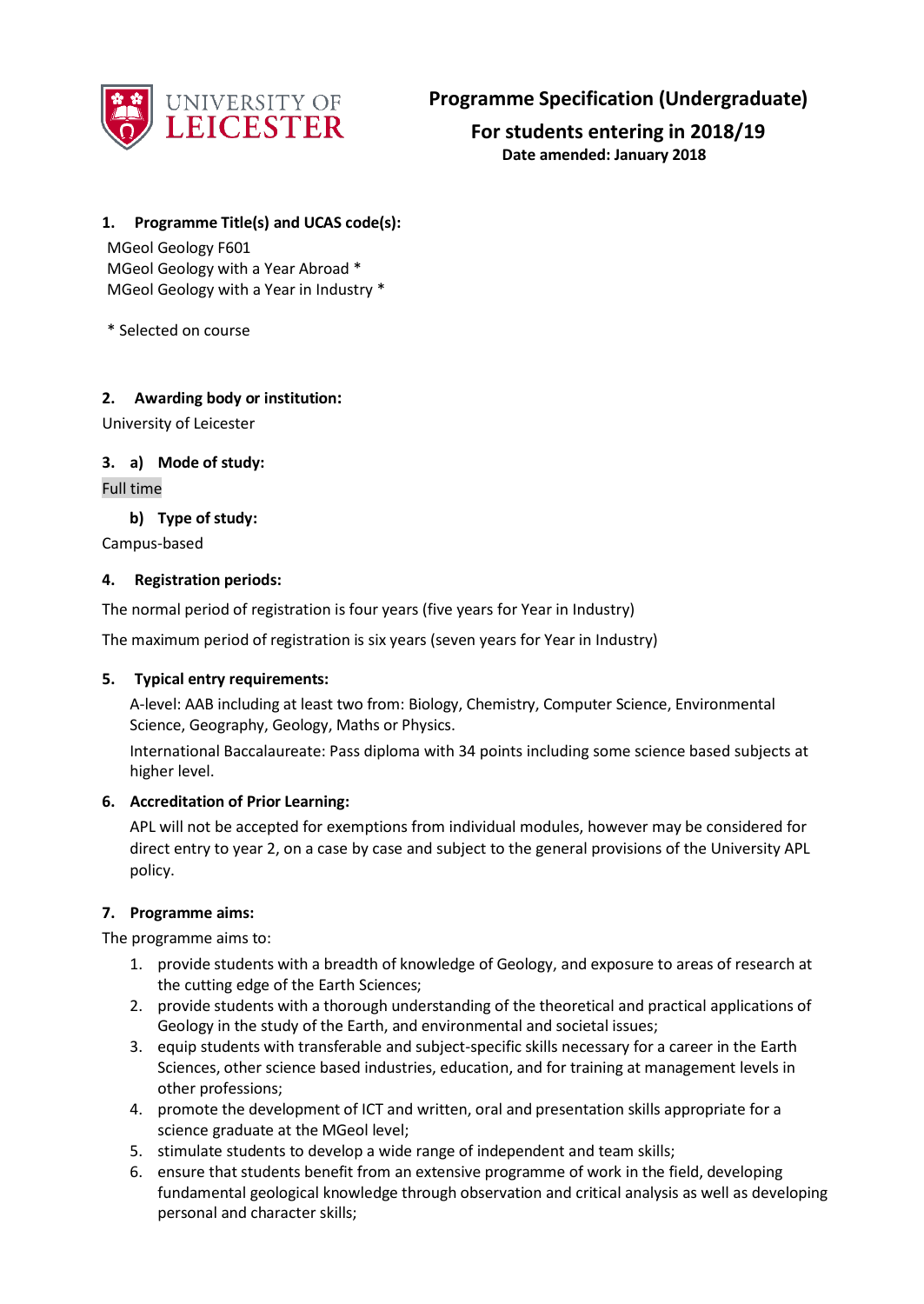- 7. provide students, via the curriculum and research expertise of staff, with a first training in research and research techniques appropriate for further postgraduate study or a research position in industry;
- 8. provide students with the environment in which to develop their interest in Geology;
- 9. enthuse and motivate all students to achieve their full potential in their degree course.
- 10. provide breadth and depth, via advanced M-level modules, in the subject area of Geology.
- 11. provide students with a training in, and appreciation of, research methods in Geology.

### Additional aims and objectives for Year Abroad degree

The Year Abroad will provide students with the opportunity to spend their third year of academic study at the University of Arizona, USA or the University of Canterbury, New Zealand.

In addition, for the 'with Industry' variants

 To provide experience of applications of geology and other professional skills in Industry and to reinforce knowledge through their use in different environments

## **8. Reference points used to inform the programme specification:**

QAA Benchmarking Statement for **Earth sciences**, [environmental](http://www.qaa.ac.uk/en/Publications/Documents/SBS-earth-sciences-14.pdf) sciences and environmental studies  $(2014)$ 

## **Degree programmes broadly concerned with earth sciences**

2.4 It is anticipated that all graduates have appropriate knowledge of the main aspects of the Earth sciences, as listed:

- A holistic view of the present and past interactions between components of the Earth system, including the effects of extra-terrestrial influences on these interactions.
- The cycling of matter and the flows of energy into, between and within the solid Earth, the Earth's surface, the hydrosphere, the atmosphere and the biosphere.
- The study of the biological, chemical and physical processes that underpin our understanding of the structure, materials and processes relevant to the Earth and planetary bodies.
- The central paradigms in the Earth sciences: uniformitarianism (the present is the key to the past); the extent of geological time; evolution (the history of life on Earth); and plate tectonics
- Geological time, including the principles of stratigraphy, the stratigraphic column, the methods of geochronology, the rates of Earth processes, major events in Earth history, the evolution of life as revealed by the fossil record, the Quaternary and Anthropocene.
- Collection and analysis of Earth science data in the field, and the appropriate presentation, manipulation and extrapolation of these sometimes incomplete data in both two and threedimensions, including the generation of geological maps and cross sections.
- The study of structures, materials and processes that includes an appreciation of temporal and spatial variations at appropriate scales.
- The study of the structure, the composition and the materials of the solid Earth (core, mantle, crust, asthenosphere, lithosphere and so on), the hydrosphere, the atmosphere, the cryosphere and the biosphere, and the processes operating within and between them.
- An understanding of other planetary bodies.
- Earth science terminology, nomenclature and classification of rocks, minerals, fossils, and geological structures.
- The identification of rocks, minerals, fossils, and geological structures.
- Surveying and measurement both in the field and laboratory, and using quantitative and instrumental techniques.
- An awareness that the understanding and knowledge gained from the subject and its application has to be considered within a wider socio-economic and environmental context.
- 2.5 Typical programme elements might include: engineering geology; geochemistry; geological mapping; geomorphology; geophysics; geographic information systems and remote sensing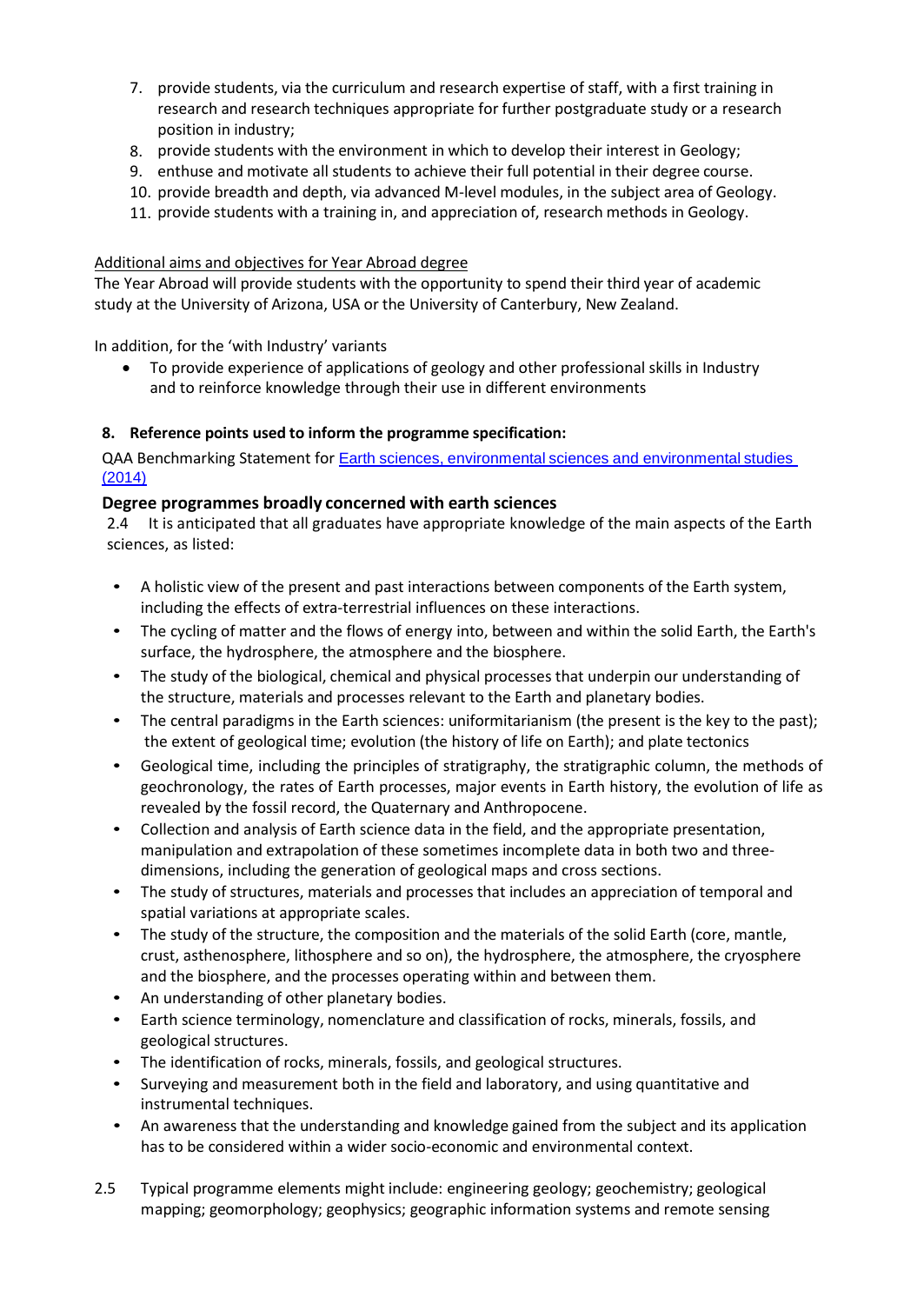applications; hydrogeology; igneous and metamorphic petrology, local and global tectonics; mineralogy; mineral deposits; natural hazards;; palaeobiology; palaeoclimatology; palaeontology; petroleum geology; petrology; sedimentology; stratigraphy; and structural geology.

2.6 Applications of the subject areas might include the exploration, development and remediation/storage of Earth resources (eg hydrocarbons, minerals, water, carbon dioxide sequestration, aggregates & radioactive waste), using past climates to understand climate change and the impact on the environment and society, civil engineering projects (e.g. land restoration, site investigations and waste disposal and understanding geohazards (e.g. flooding, earthquakes, volcanic eruptions and landslides).

In addition, the Programme Specifications were informed by:

- QAA Frameworks for Higher Education Qualifications in England Wales and Northern Ireland QAA Benchmarking Statement
- PDR report (November 2013)
- University [Learning Strategy](http://www2.le.ac.uk/offices/sas2/quality/learnteach)
- University Employability Strategy
- University of Leicester Academic Audit Evaluation
- NSS
- First Destination Survey
- External Examiner's Reports
- Accreditation by the Geological Society of London
	- [http://www.geolsoc.org.uk/en/Education%20and%20Careers/Universities/Degree%20Accredita](http://www.geolsoc.org.uk/en/Education%20and%20Careers/Universities/Degree%20Accreditation/First%20Degree%20Programmes%20in%20Geoscience/Currently%20Accredited%20First%20Degree%20Programmes) [tion/First%20Degree%20Programmes%20in%20Geoscience/Currently%20Accredited%20First](http://www.geolsoc.org.uk/en/Education%20and%20Careers/Universities/Degree%20Accreditation/First%20Degree%20Programmes%20in%20Geoscience/Currently%20Accredited%20First%20Degree%20Programmes) [%20Degree%20Programmes](http://www.geolsoc.org.uk/en/Education%20and%20Careers/Universities/Degree%20Accreditation/First%20Degree%20Programmes%20in%20Geoscience/Currently%20Accredited%20First%20Degree%20Programmes)

#### **9. Programme Outcomes:**

| <b>Intended Learning</b>     | <b>Teaching and Learning</b>                       | <b>How Demonstrated?</b>        |
|------------------------------|----------------------------------------------------|---------------------------------|
| <b>Outcomes</b>              | <b>Methods</b>                                     |                                 |
|                              | (a) Discipline specific knowledge and competencies |                                 |
|                              | (i) Mastery of an appropriate body of knowledge    |                                 |
| Discuss and explain the      | Lectures; Tutorials; Practical                     | Written and practical           |
| general principles and       | classes; Seminars; Field Courses;                  | examinations, including short-  |
| techniques of Geology,       | Demonstrations; Example sheets;                    | answer and essay examinations;  |
| including the structure,     | Resource-based learning;                           | Problem-based examinations;     |
| composition and evolution of | Directed reading; Problem-                         | Coursework; Module tests;       |
| the Earth and its            | solving classes.                                   | Essays; Assessment of field     |
| interrelationships with the  |                                                    | reports and maps; Poster        |
| hydrosphere, cryosphere,     |                                                    | presentations; Field notebooks; |
| biosphere, and atmosphere    |                                                    | Problem-based exercises         |
| and the perturbations of     |                                                    |                                 |
| these systems by             |                                                    |                                 |
| extraterrestrial influences. |                                                    |                                 |
|                              |                                                    |                                 |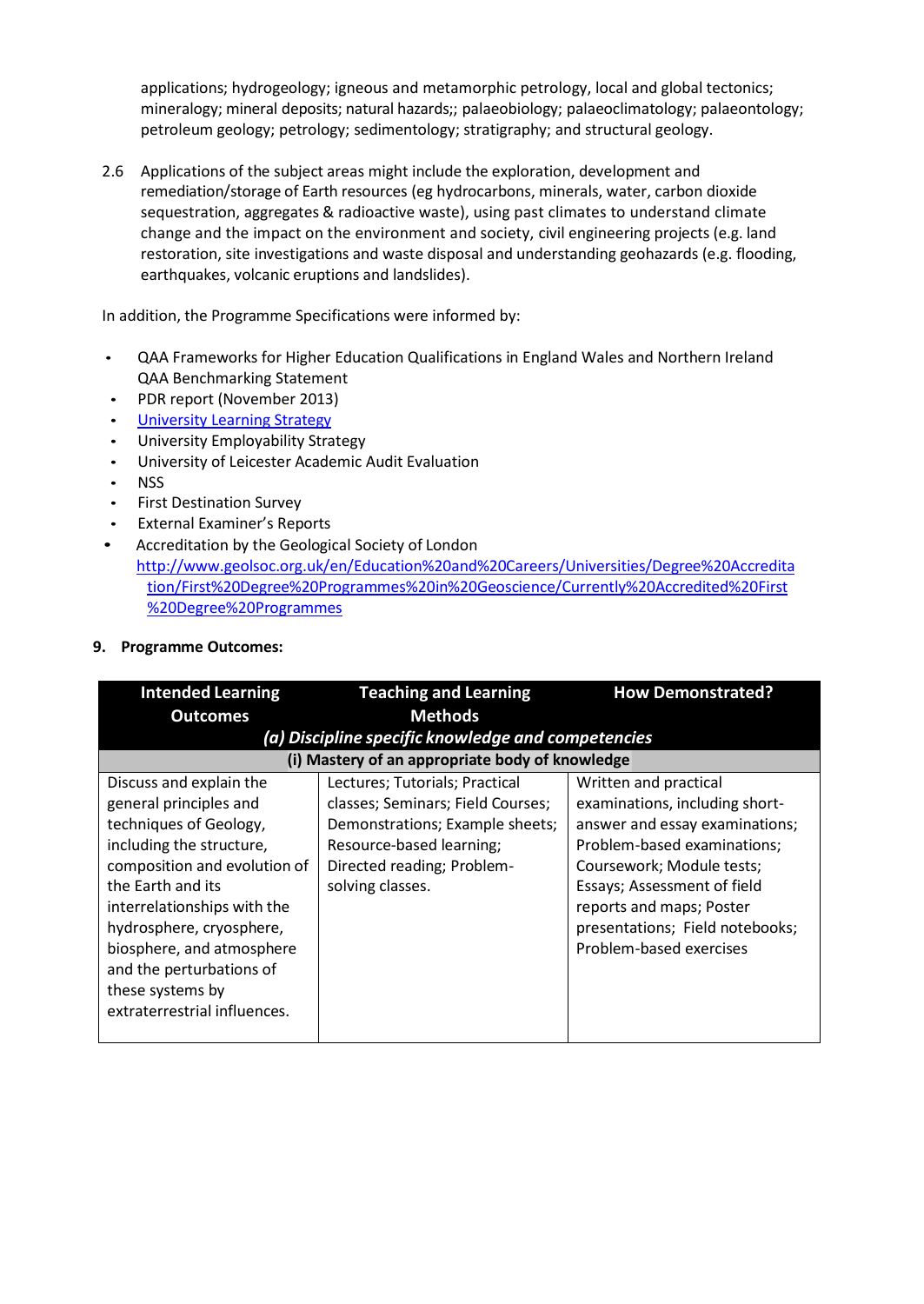| <b>Intended Learning</b>                                                                                                                                                                            | <b>Teaching and Learning</b>                                                                                                                                                         | <b>How Demonstrated?</b>                                                                                                                     |
|-----------------------------------------------------------------------------------------------------------------------------------------------------------------------------------------------------|--------------------------------------------------------------------------------------------------------------------------------------------------------------------------------------|----------------------------------------------------------------------------------------------------------------------------------------------|
| <b>Outcomes</b>                                                                                                                                                                                     | <b>Methods</b>                                                                                                                                                                       |                                                                                                                                              |
| (ii) Understanding and application of key concepts and techniques                                                                                                                                   |                                                                                                                                                                                      |                                                                                                                                              |
| Describe, identify and<br>interpret a range of<br>geological materials in the<br>laboratory and field; select<br>appropriate techniques to<br>enable this; and explain<br>geological relationships. | Lectures; Tutorials; Practical<br>classes; Field Courses;<br>Demonstrations; Example sheets;<br>Resource-based learning;<br>Directed reading.                                        | Written and practical<br>examinations, including short-<br>answer and essay examinations;<br>Problem-based examinations;<br>Field notebooks. |
| Examine, record and<br>interpret the geology (senso<br>lato) of a region via a range<br>of field-based techniques.                                                                                  | Lectures; Tutorials; Practical<br>classes; Field Courses;<br>Demonstrations; Independent<br>field work.                                                                              | Practical examination; Report and<br>field notebook and map<br>assessment                                                                    |
| Explain geological time, rates<br>and fluxes, and the<br>techniques required to<br>determine them.                                                                                                  | Lectures, Tutorials, Practical<br>classes; Seminars; Field Courses;<br>Demonstrations; Example sheets;<br>Resource-based learning;<br>Directed reading; Problem-<br>solving classes. | Written and practical<br>examinations, including short-<br>answer and essay examinations;<br>Problem-based examinations.                     |
| Select geological knowledge<br>and data for modeling<br>purposes (for example, for<br>evaluation of scientific<br>hypotheses, for hazard<br>mitigation, or for resource<br>estimation).             | Lectures; Tutorials; Practical<br>classes; Field Courses;<br>Demonstrations.                                                                                                         | Written and practical<br>examinations, including short-<br>answer and essay examinations;<br>Problem-based examinations;<br>field notebooks. |
| Describe the importance of<br>geological materials<br>resources, their exploitation<br>and associated<br>environmental impact.                                                                      | Lectures, practical classes,<br>tutorials, field courses                                                                                                                             | Exam and group work.                                                                                                                         |
| Demonstrate and apply<br>knowledge of safety<br>procedures in the field.                                                                                                                            | Field-based practical classes and<br>demonstrations.                                                                                                                                 | Demonstration and role play.                                                                                                                 |
| Demonstrate and apply<br>knowledge of safety<br>procedures in the laboratory.                                                                                                                       | Supervised classes and training<br>with appropriate staff and<br>supervisors.                                                                                                        | MGeol research project diary and<br>report.                                                                                                  |
| Demonstrate a knowledge of<br>a number of research<br>techniques and procedures.                                                                                                                    | Supervised laboratory classes,<br>discussion sessions with project<br>supervisors.                                                                                                   | MGeol Research project poster,<br>report, project diary, associated<br>oral presentation.                                                    |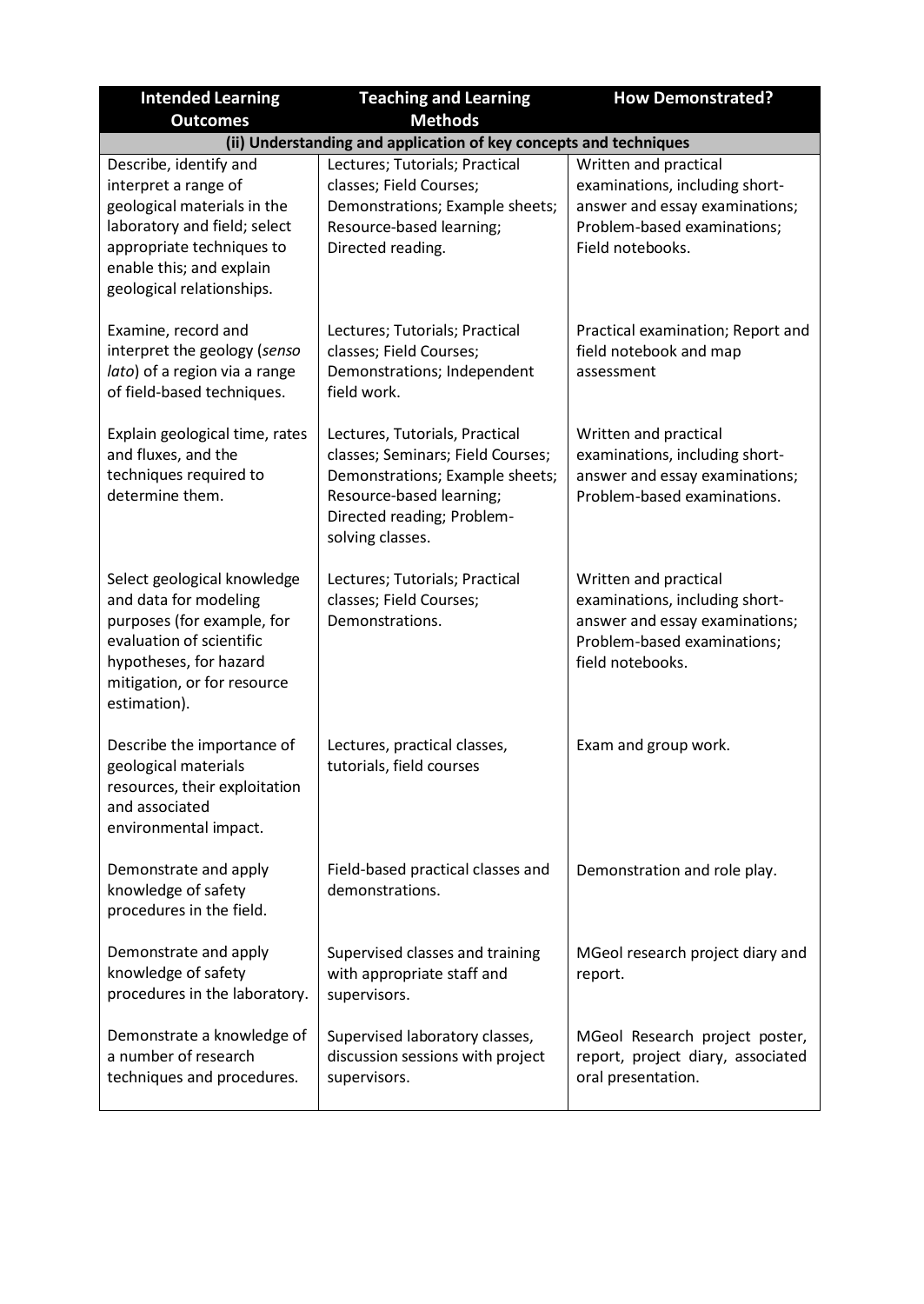| <b>Intended Learning</b><br><b>Outcomes</b>                                                                                                                                                                                | <b>Teaching and Learning</b><br><b>Methods</b>                                                                                                | <b>How Demonstrated?</b>                                                                                                                                                                                                                      |
|----------------------------------------------------------------------------------------------------------------------------------------------------------------------------------------------------------------------------|-----------------------------------------------------------------------------------------------------------------------------------------------|-----------------------------------------------------------------------------------------------------------------------------------------------------------------------------------------------------------------------------------------------|
|                                                                                                                                                                                                                            | (iii) Critical analysis of key issues                                                                                                         |                                                                                                                                                                                                                                               |
| Identify theories paradigms,<br>concepts and principles;<br>apply scientific principles to<br>evaluate current geological<br>paradigms; and evaluate<br>environmental and societal<br>aspects of the Earth's<br>resources. | Lectures; Tutorials; Practical<br>classes; Field Courses;<br>Demonstrations; Example sheets;<br>Resource-based learning;<br>Directed reading. | Written and practical<br>examinations, including short-<br>answer and essay examinations;<br>MGeol research project report<br>and project diary; Problem-based<br>examinations; Coursework;<br>Module tests; Essays; Tutorial<br>discussions. |
|                                                                                                                                                                                                                            | (iv) Clear and concise presentation of material                                                                                               |                                                                                                                                                                                                                                               |
| Synthesise and interpret<br>results, in order to<br>effectively communicate (via<br>written, oral, graphical<br>means) data and ideas to a<br>range of audiences.                                                          | Tutorials; Group seminars;<br><b>Practical classes</b>                                                                                        | Essays, essay-based<br>examinations; independent<br>projects; MGeol research project<br>report, poster and project diary;<br>contributions to tutorial<br>discussions; poster displays;<br>reports; group talks.                              |
|                                                                                                                                                                                                                            | (v) Critical appraisal of evidence with appropriate insight                                                                                   |                                                                                                                                                                                                                                               |
| Debate geological ideas.<br>Construct and test scientific<br>hypotheses and analyse<br>using geological data.                                                                                                              | Lectures; Tutorials; Practical<br>classes; Seminars; Field Courses;<br>Demonstrations; Directed<br>reading; Problem-solving classes.          | Essays; essay- and practical<br>examinations; reports;<br>presentations; MGeol research<br>project report and project diary.                                                                                                                  |
|                                                                                                                                                                                                                            | (vi) Other discipline specific competencies                                                                                                   |                                                                                                                                                                                                                                               |
| Conduct a range of field-<br>based studies (e.g. geological<br>mapping and recording of<br>field observations).                                                                                                            | Field courses, practical classes<br>and demonstrations.                                                                                       | Report, field notebook, and<br>geological map. Practical<br>examinations.                                                                                                                                                                     |
| Develop responsibility for<br>the immediate working<br>environment.                                                                                                                                                        | Field-based classes and projects.                                                                                                             | Staff-monitoring of hazard<br>assessment forms. Assessment of<br>fieldwork.                                                                                                                                                                   |
| Describe risks for hazard<br>assessment for field-based<br>work. Identify safe practice.                                                                                                                                   | Field-based classes and projects.                                                                                                             | Staff-monitoring of hazard<br>assessment forms. Assessment of<br>fieldwork.                                                                                                                                                                   |
| Explain the geological<br>structure and history of an<br>area.                                                                                                                                                             | Field classes, lectures, practical<br>classes.                                                                                                | Independent field project report.                                                                                                                                                                                                             |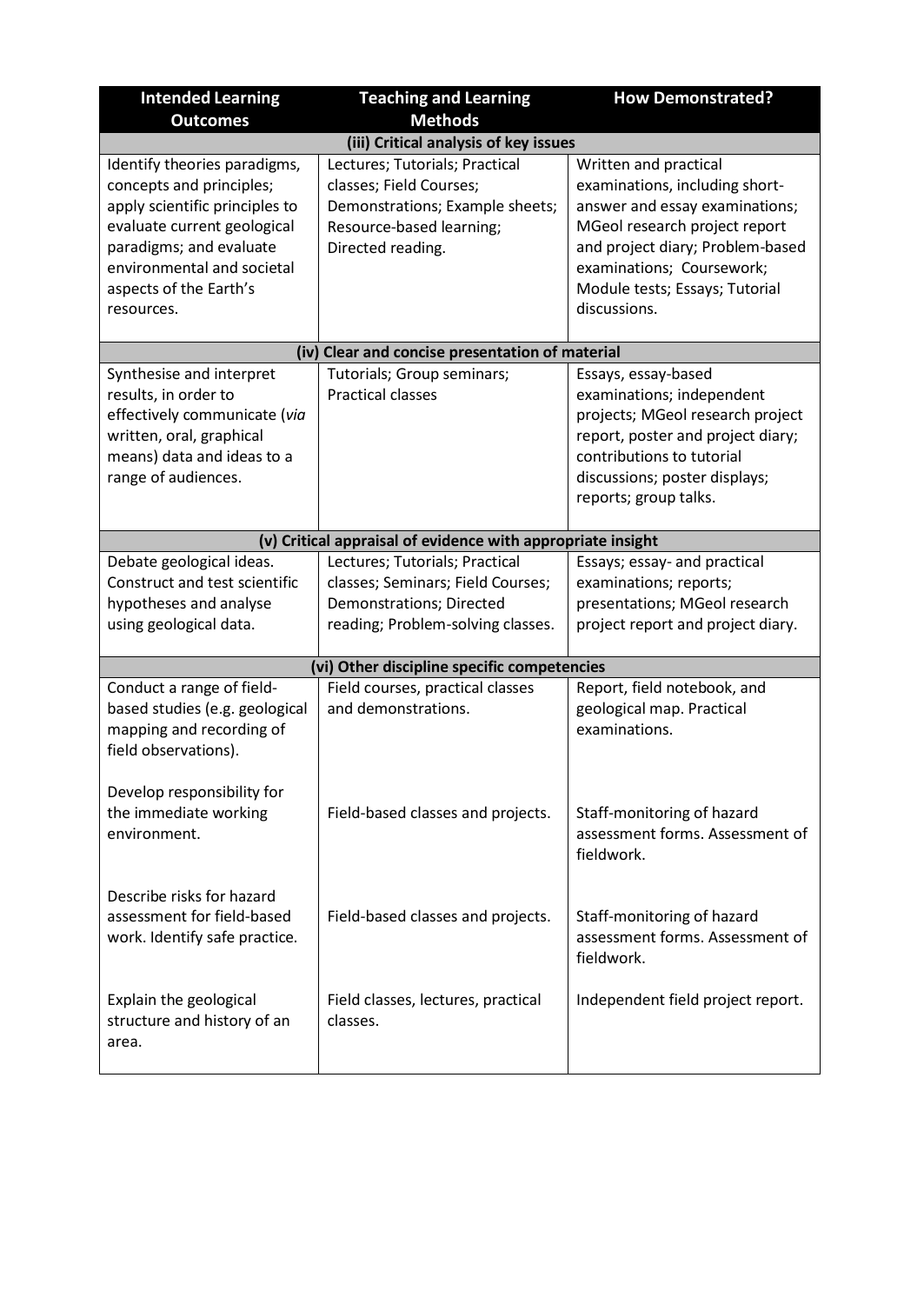| <b>Intended Learning</b>                                                                                                                   | <b>Teaching and Learning</b>                                                                                    | <b>How Demonstrated?</b>                                                                                                                                    |
|--------------------------------------------------------------------------------------------------------------------------------------------|-----------------------------------------------------------------------------------------------------------------|-------------------------------------------------------------------------------------------------------------------------------------------------------------|
| <b>Outcomes</b>                                                                                                                            | <b>Methods</b>                                                                                                  |                                                                                                                                                             |
|                                                                                                                                            | (b) Transferable skills                                                                                         |                                                                                                                                                             |
|                                                                                                                                            | (i) Oral communication                                                                                          |                                                                                                                                                             |
| Present geological data and<br>theories using appropriate<br>methods.                                                                      | Tutorials; Group seminars /<br>discussions; field-based<br>presentations.                                       | Oral presentations in tutorials<br>and classes; MGeol research<br>project oral presentation; MGeol<br>poster discussions                                    |
| Discuss and review<br>geological topics in tutorial<br>and other group discussions,<br>and respond effectively to<br>questioning.          | Tutorials; Group<br>seminars/discussions; field-based<br>presentations.                                         | Oral presentations in tutorials<br>and classes                                                                                                              |
| Effectively lead and direct<br>discussion of controversial<br>subject-specific topics.                                                     | Discussion groups within module.                                                                                | Oral presentation in classes and<br>assessment of debating skills and<br>contributions.                                                                     |
|                                                                                                                                            | (ii) Written communication                                                                                      |                                                                                                                                                             |
| Communicate effectively and<br>appropriately in a variety of<br>written formats including<br>essays, reports, projects, CVs<br>and posters | Tutorials, demonstrations and<br>guidance notes                                                                 | Assessed essays, reports, poster<br>displays, and examinations                                                                                              |
| Draw and describe geological<br>features, specimens and thin<br>sections.                                                                  | Practical classes, demonstrations,<br>fieldwork, independent project<br>work                                    | Field notebooks; assessed<br>practical folders; assessed<br>reports.                                                                                        |
|                                                                                                                                            | (iii) Information technology                                                                                    |                                                                                                                                                             |
| Use spreadsheets or other<br>software to enter,<br>manipulate and display<br>numerical data.                                               | Subject-embedded exercises.<br>Tutorials.                                                                       | Assessed report; practical<br>assignments.                                                                                                                  |
| Use appropriate software<br>packages to prepare written<br>reports, essays, posters and<br>presentations (e.g. Word,<br>PowerPoint)        | Report-writing for tutorials;<br>subject-embedded exercises;<br>presentation to tutorial groups<br>and classes. | Assessed report; tutorial and<br>practical assignments;<br>independent work assignments;<br>MGeol Research project report,<br>poster and oral presentation. |
| Critically review information<br>from electronic sources.                                                                                  | Tutorial and class supported<br>information retrieval for projects,<br>essays and reports.                      | Assessed report; tutorial; practical<br>assignments and independent<br>work assignments (including<br>MGeol research project report).                       |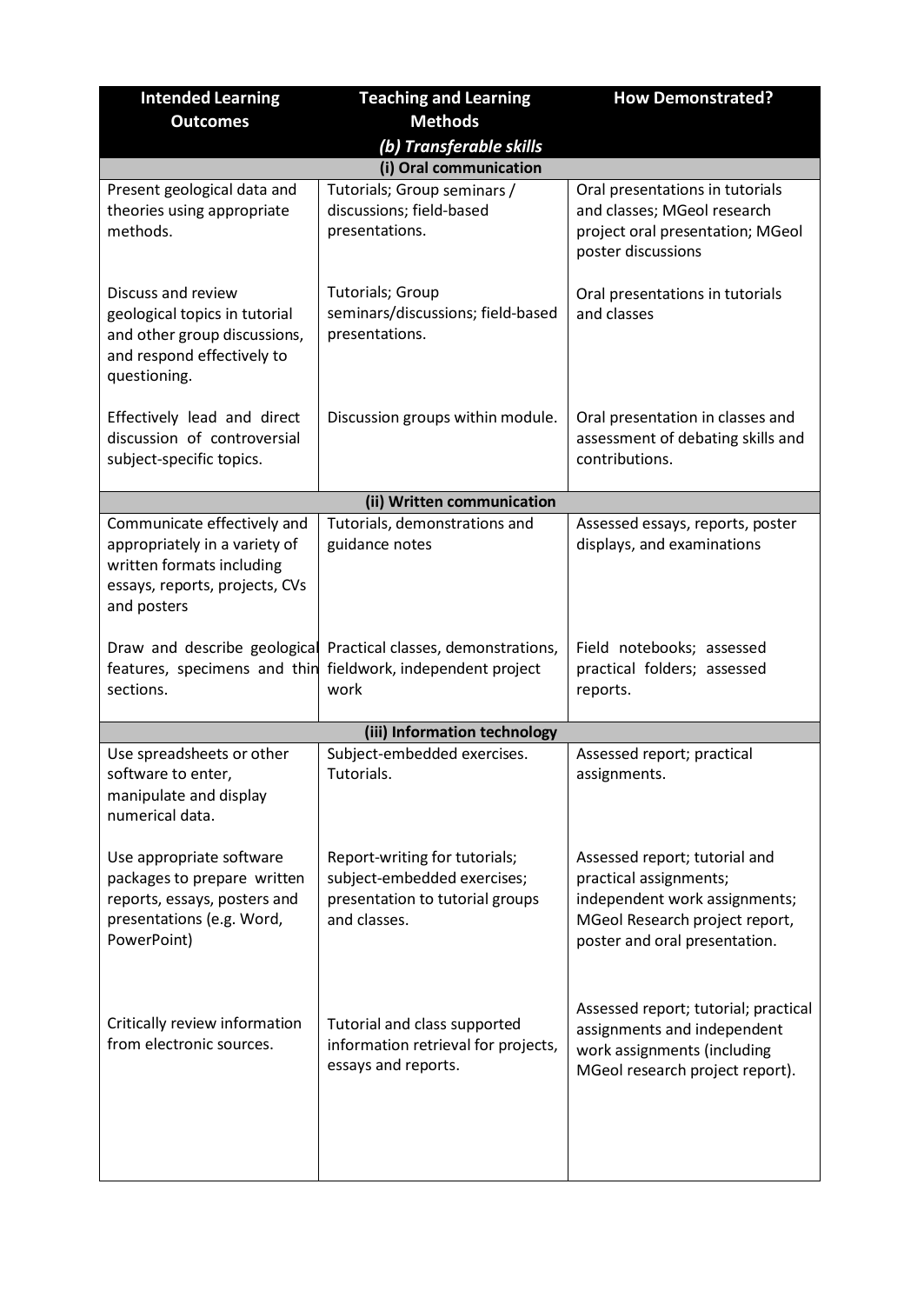| <b>Intended Learning</b>                                                                                                  | <b>Teaching and Learning</b>                                                                                                   | <b>How Demonstrated?</b>                                                                                                                                                                                                      |
|---------------------------------------------------------------------------------------------------------------------------|--------------------------------------------------------------------------------------------------------------------------------|-------------------------------------------------------------------------------------------------------------------------------------------------------------------------------------------------------------------------------|
| <b>Outcomes</b>                                                                                                           | <b>Methods</b>                                                                                                                 |                                                                                                                                                                                                                               |
| (iv) Numeracy                                                                                                             |                                                                                                                                |                                                                                                                                                                                                                               |
| Select appropriate<br>numerical, statistical and<br>graphical methods to explain<br>and interpret geological<br>concepts. | Introduced in the first year<br>within practical classes and<br>tutorials.                                                     | Mid-semester progress tests and<br>as components within subject<br>specific modules throughout the<br>three years of study; feedback on<br>practical class assignments.<br>MGeol research project report<br>and project diary |
|                                                                                                                           | (v) Team working                                                                                                               |                                                                                                                                                                                                                               |
| Organize and work<br>effectively within a team,<br>and evaluate performance of<br>self and of team.                       | Tutorials, seminars, practical<br>classes, project work, and field-<br>based discussions.                                      | Tutorial-based assessments;<br>assessed practical work, and<br>team fieldwork.                                                                                                                                                |
| Identify self and team goals<br>and responsibilities for team<br>working.                                                 | As above.                                                                                                                      | As above.                                                                                                                                                                                                                     |
|                                                                                                                           | (vi) Problem solving                                                                                                           |                                                                                                                                                                                                                               |
| Solve numerical, spatial,<br>temporal and geometrical<br>problems.                                                        | Lectures, tutorials, practical and<br>field classes, group work,<br>projects.                                                  | Assessment of field notebooks,<br>practical class work, project work<br>and reports.                                                                                                                                          |
| Solve problems with<br>incomplete or contradictory<br>information.                                                        | Field and practical classes,<br>independent research<br>supervisory sessions.                                                  | Dissertation; independent field<br>project and poster; MGeol<br>research project report and<br>poster.                                                                                                                        |
|                                                                                                                           | (vii) Information handling                                                                                                     |                                                                                                                                                                                                                               |
| Effectively search for, gather<br>and utilise information<br>relevant to geological<br>problem solving.                   | Lectures, tutorials, practicals,<br>study skills within tutorials, field<br>and lab-based projects. MGeol<br>research project. | Tutorial assignments, project<br>work.                                                                                                                                                                                        |
|                                                                                                                           | (viii) Skills for lifelong learning                                                                                            |                                                                                                                                                                                                                               |
| Demonstrate intellectual<br>independence via<br>independent research.                                                     | Independent project work,<br>including field-based project<br>work; MGeol research project;<br>dissertation.                   | Assessed independent work.<br>Coursework within modules;<br>MGeol project report, poster, oral<br>presentations, dissertation.                                                                                                |
| Develop and implement a<br>personal plan of work to<br>meet a deadline.                                                   | All of the above, and particularly<br>independent project work.                                                                | Assessed independent work<br>including MGeol research project;<br>field project, coursework within<br>modules.                                                                                                                |
| Identify targets for personal,<br>career and academic<br>development                                                      | All of the above, and particularly<br>independent project work and in<br>tutorials                                             | Assessed independent work.<br>Successful Placement for Year in<br>Industry students                                                                                                                                           |
| Plan and execute an<br>independent research project                                                                       | Project planning classes,<br>supervisory sessions, independent<br>research project.                                            | Assessed MGeol research project                                                                                                                                                                                               |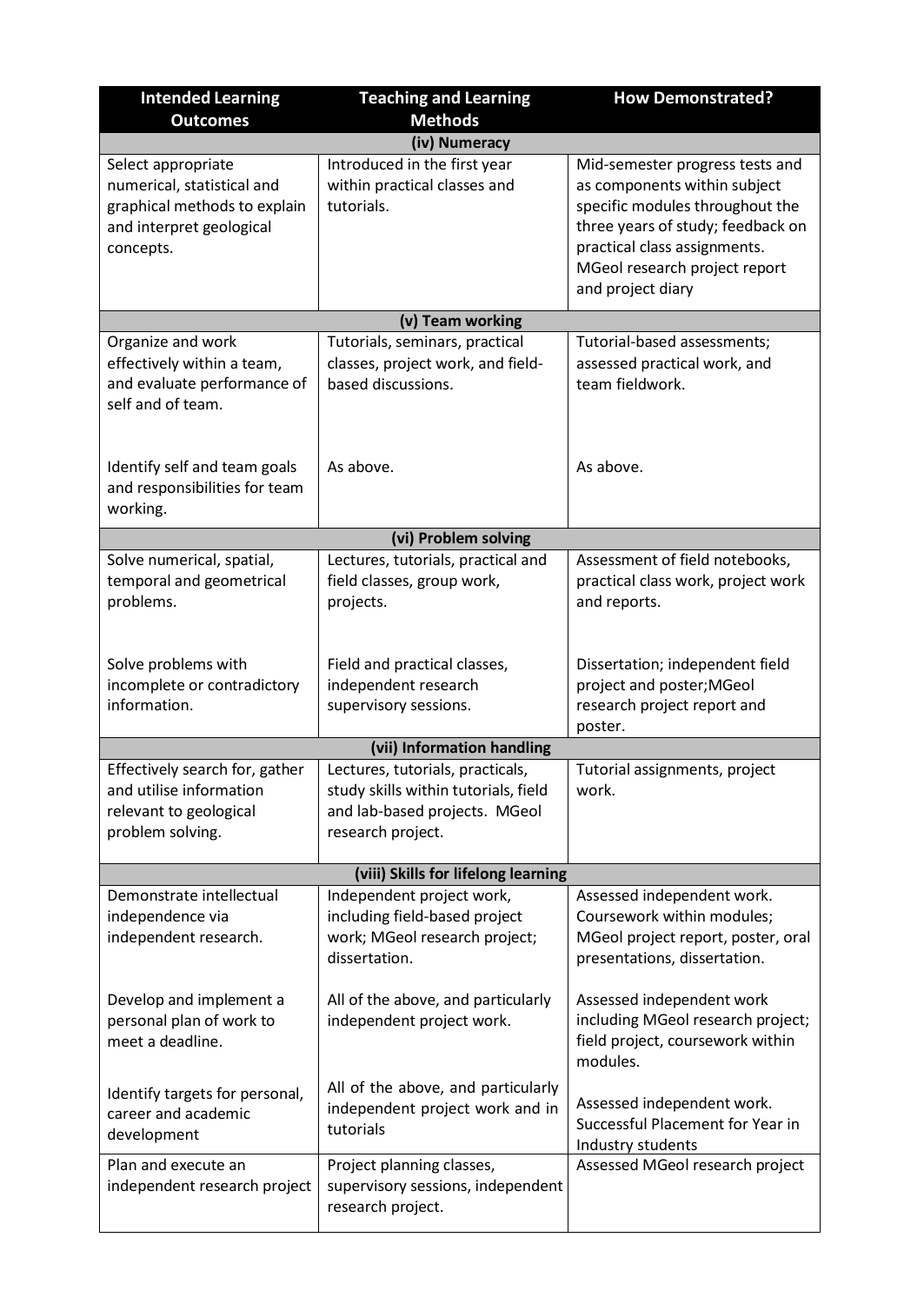#### **10. Progression points:**

In cases where a student has failed to meet a requirement to progress he or she will be required to withdraw from the course

In order for a student to continue on an M.Geol course, they will normally be expected to achieve an average mark of at least 60% at the end of the second year. Students whose overall average is less than 60% but more than 55% will be considered individually; they normally are required to achieve a mark of at least 60% in at least 60 credits of second year modules. Students who do not achieve the standard required for M.Geol, including those who have an average 2<sup>nd</sup> year mark of less than 55%, will be transferred to the B.Sc. degree course.

#### *For Year in Industry Variant:*

Progression onto the Year in Industry placement preparation module will require a  $1<sup>st</sup>$  year CWA of 50%. Students who undertake the placement preparation module, but do not obtain a placement or do not satisfactorily complete (attendance, participation and completion of set tasks) the placement year will be transferred to the standard degree programme

### **11. Scheme of Assessment**

The programme follows the standard scheme of award and classification set out in [Senate](http://www2.le.ac.uk/offices/sas2/regulations/general-regulations-for-taught-programmes) [Regulation](http://www2.le.ac.uk/offices/sas2/regulations/general-regulations-for-taught-programmes) 5.

### **12. Special features:**

Residential field courses Group problem solving Student centered learning – small-group tutorials Field-based project Department-based specialist careers advisors Independent research project 'Hot Topics' student-led debating/seminar module Access to state-of-the-art analytical facilities for research projects

## Placements

Students undertake a year in industry between the second and third years of their programme. Progression onto the Year in Industry placement preparation module will require a  $1<sup>st</sup>$  year CWA of 50%. Students who undertake the placement preparation module, but do not obtain a placement or do not satisfactorily complete (attendance, participation and completion of set tasks) the placement year will be transferred to the standard degree programme.

As a condition of the 'with Industry' programme, students are required to undertake preparatory training during the second year of their degree.

Students are responsible for securing their own placement but will receive support in this from the Career Development Service. .

Once in placement, students will need to register their University 'attendance' by logging on to a dedicated Blackboard site once a week. In the course of the placement the student will receive one or two visits from a member of staff. The second 'visit' can be in the form of a Skype call. Should a student secure an overseas placement both visits will typically be delivered via a Skype call.

While in placement, students will be required to complete an online log. The placement log requires students to undertake reflective activities which are marked on a pass/fail basis. This, together with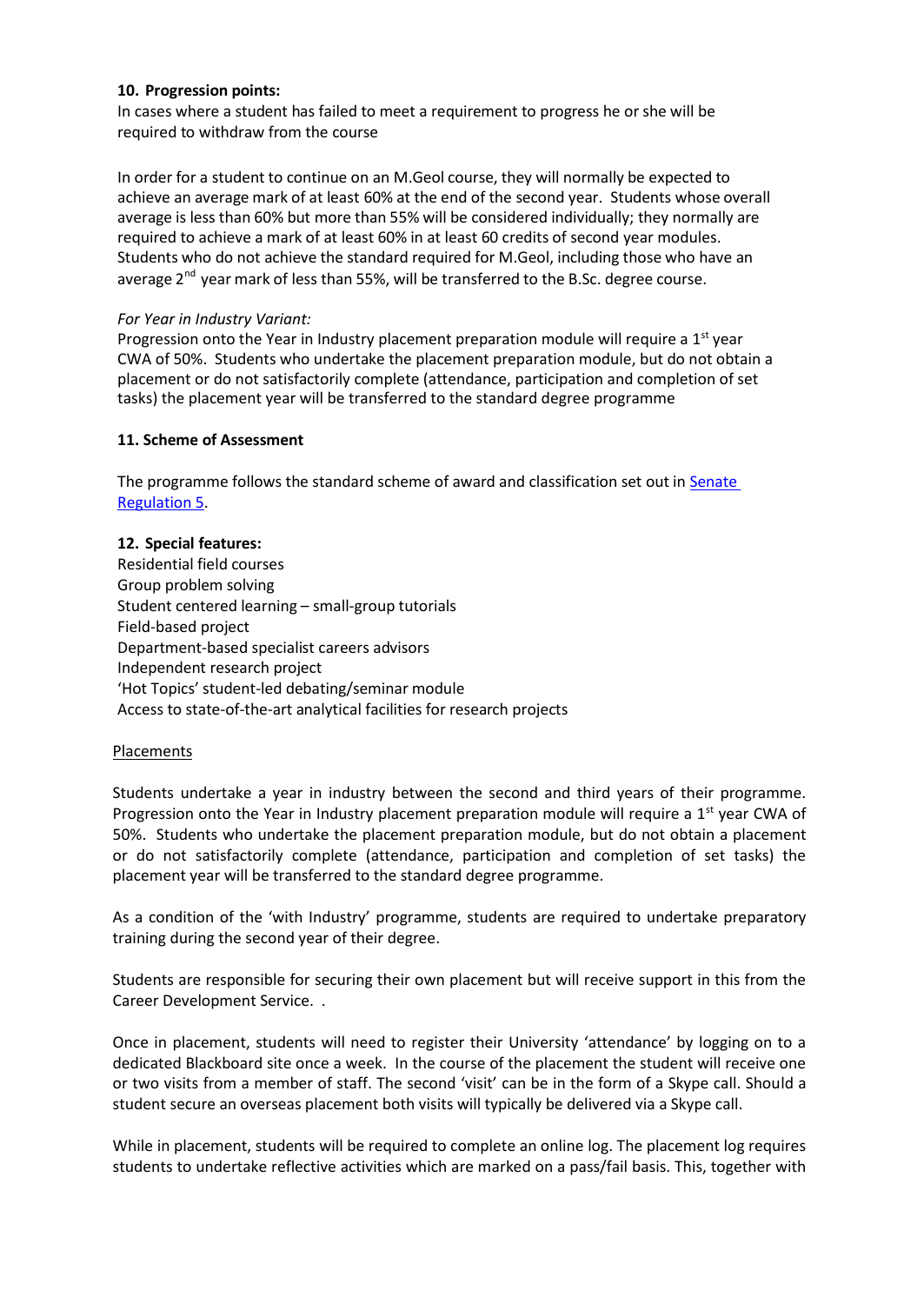the final summative reflective report, constitutes the assessment for the placement year. Students have to submit the final report within one month of finishing the placement, and are allowed to resubmit once if required.

If a student fails to secure a placement or does not meet the academic progression requirements at the end of year 2, they will be transferred to the non-industry variant of their degree programme.

## **13. Indications of programme quality**

Accreditation by the Geological Society of London The research interests of the staff strongly inform the teaching programme

Quotes from recent External Examiners:

'The department is excellent and deserves its reputation as one of the leading centres of geoscience teaching/research in Europe.'

'These are high quality programmes delivered by an approachable and dedicated staff team. Further, your students really appreciate the Department and indicated that they have had a very enjoyable and satisfying learning experience. The field programme is comprehensive and to be commended.'

'The department operates under the highest academic standards. An excellent range of courses is offered and these are evidently taught with great enthusiasm and authority. Staff are at all times approachable and accessible and there is an enviably professional and friendly atmosphere in the department.'

'impressed with the diverse and stimulating set of projects offered to students'.

### **14. External Examiners**

The details of the External Examiner(s) for this programme and the most recent External Examiners' reports can be found [here.](https://exampapers.le.ac.uk/xmlui/handle/123456789/189)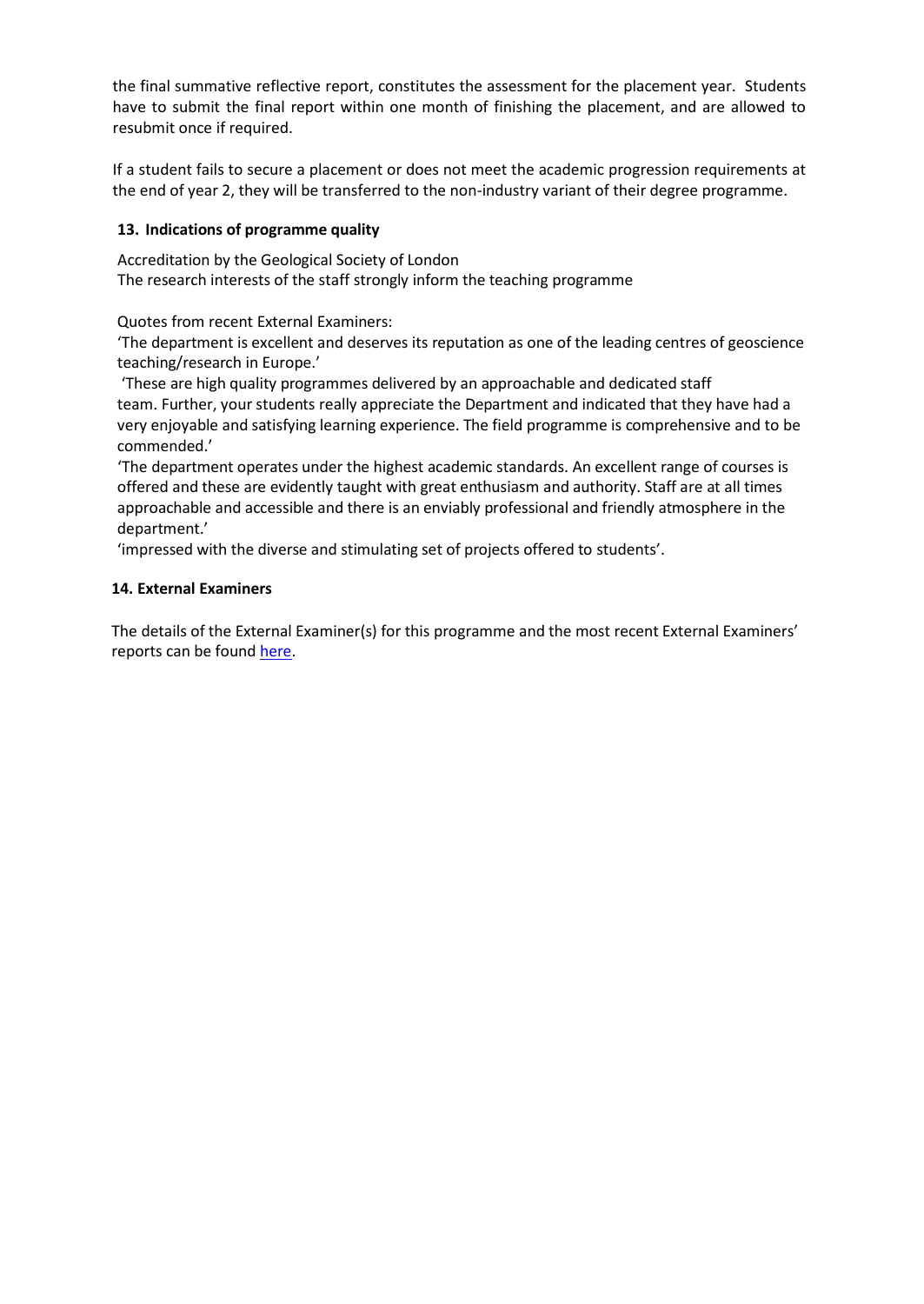# **Appendix 1: Programme structure** (programme regulations)

### **MGeol GEOLOGY**

| <b>FIRST YEAR MODULES</b>  |                                       |                |
|----------------------------|---------------------------------------|----------------|
| <b>Core Modules</b>        |                                       | <b>Credits</b> |
|                            | <b>YEAR LONG</b>                      |                |
| GL1100                     | Tutorials                             | 15             |
| GL1101                     | The Rock Cycle: our dynamic earth     | 30             |
|                            |                                       |                |
|                            | <b>SEMESTER 1</b>                     |                |
| GL1102                     | Micro to Macro                        | 15             |
| GL1103                     | Palaeobiology and the Stratigraphic   | 15             |
|                            | Record                                |                |
|                            |                                       |                |
|                            | <b>SEMESTER 2</b>                     |                |
|                            |                                       |                |
| GL1104                     | Natural Resources and the             | 15             |
|                            | Environment                           |                |
| GL1105                     | <b>Geological Maps and Structures</b> | 15             |
| GL1106                     | <b>Introductory Field Course</b>      | 15             |
|                            |                                       |                |
|                            |                                       |                |
| <b>SECOND YEAR MODULES</b> |                                       |                |
| <b>Core Modules</b>        |                                       | <b>Credits</b> |
|                            | <b>YEAR LONG</b>                      |                |
| GL2100                     | <b>Geological Field Skills</b>        | 30             |
|                            |                                       |                |
|                            | <b>SEMESTER 1</b>                     |                |
| GL2103                     | Magmatic and Metamorphic              | 15             |
|                            | Processes                             |                |
| GL2105                     | Depositional Processes and            | 15             |
|                            | Environments                          |                |
|                            |                                       |                |
|                            | <b>SEMESTER 2</b>                     |                |
| GL2104                     | Interpreting Geological Maps and      | 15             |
|                            | Stratigraphy                          |                |
| GL2101                     | Earth and Ocean Systems               | 15             |
| GL2102                     | <b>Structure and Tectonics</b>        | 15             |
|                            |                                       |                |
| <b>Optional Modules</b>    |                                       | <b>Credits</b> |
| (To choose 15 credits)     |                                       |                |
|                            | <b>YEAR LONG</b>                      |                |
|                            |                                       |                |
| GL2108                     | Principles of Geophysics              | 15             |
|                            |                                       |                |
|                            | <b>SEMESTER 1</b>                     |                |
| GL2106                     | <b>Introductory Mineral Deposits</b>  | 15             |
| GL2107                     | Major Events in the History of Life   | 15             |
|                            |                                       |                |
| THIRD YEAR MODULES         |                                       |                |
| <b>Core Modules</b>        |                                       | <b>Credits</b> |
|                            | <b>SEMESTER 1</b>                     |                |
| GL3100                     | Field Based Project                   | 30             |
|                            |                                       |                |
|                            | <b>SEMESTER 2</b>                     |                |
| GL3101                     | Dissertation                          | 15             |
|                            |                                       |                |
| <b>Optional Modules</b>    |                                       | <b>Credits</b> |
|                            |                                       |                |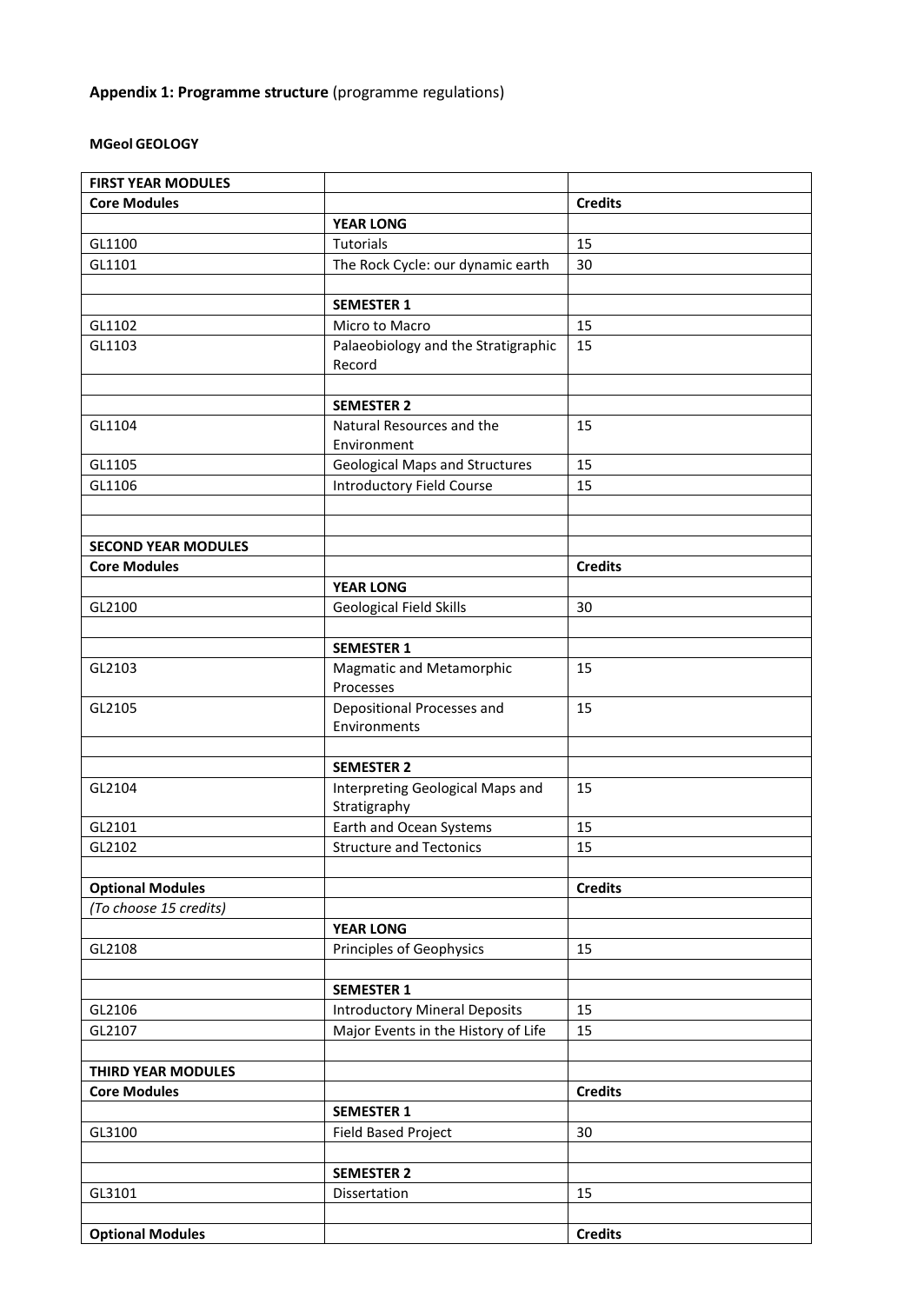| (To choose 30 credits)     | <b>SEMESTER 1</b>                  |                |
|----------------------------|------------------------------------|----------------|
| GL3102                     | <b>Environmental Geoscience</b>    | 15             |
| GL3103                     | Petroleum Reservoir Petrophysics   | 15             |
| GL3104                     | Concepts in sedimentology and      | 15             |
|                            | stratigraphy with applications to  |                |
|                            | reservoir geoscience               |                |
| GL3111 <sup>a</sup>        | Diversity and Evolution of         | 15             |
|                            | Vertebrates                        |                |
| GL3112 <sup>b</sup>        | Geophysical Data Analysis          | 15             |
|                            |                                    |                |
|                            |                                    |                |
| (To choose 30 credits)     | <b>SEMESTER 2</b>                  |                |
| GL3105                     | Earth Science in Education         | 15             |
| GL3106                     | <b>Planetary Science</b>           | 15             |
| GL3107                     | <b>Reflection Seismology</b>       | 15             |
| GL3108                     | <b>Geological Application of</b>   | 15             |
|                            | Microfossils                       |                |
| GL3109                     | Mineral Exploration and Evaluation | 15             |
| GL3110 <sup>c</sup>        | <b>Advanced Mineral Deposits</b>   | 15             |
| GY3434                     | Stable Isotopes in the Environment | 15             |
|                            |                                    |                |
| (To choose 15 credits)     | <b>SEMESTER 2</b>                  |                |
| GL3116                     | Physical Volcanology - Tenerife    | 15             |
| GL3117                     | Tectonics - NW Highlands           | 15             |
| GL3113 <sup>c</sup>        | Applied Geology Field Course -     | 15             |
|                            | Cornwall                           |                |
| GL3114 <sup>a</sup>        | <b>Basin Evolution and</b>         | 15             |
|                            | Palaeoenvironments Field Course -  |                |
|                            | Wales                              |                |
| GL3115 <sup>b</sup>        | Archaeological Geophysics Field    | 15             |
|                            | Course                             |                |
|                            |                                    |                |
| <b>FOURTH YEAR MODULES</b> |                                    |                |
| <b>Core Modules</b>        |                                    | <b>Credits</b> |
|                            | <b>YEAR LONG</b>                   |                |
| GL4100                     | <b>Hot Topics</b>                  | 15             |
| GL4101                     | <b>Research Project (Geology)</b>  | 60             |
|                            |                                    |                |
|                            | <b>SEMESTER 1</b>                  |                |
| Must choose either:        |                                    |                |
| GL4105                     | <b>Overseas Field Course</b>       | 15             |
| GL4106                     | <b>Urban Geology</b>               | 15             |
|                            |                                    |                |
| <b>Optional Modules</b>    |                                    | <b>Credits</b> |
| (To choose 30 credits)     |                                    |                |
|                            | <b>SEMESTER 1</b>                  |                |
| GL4106 <sup>d</sup>        | <b>Urban Geology</b>               | 15             |
| GL4107 <sup>c</sup>        | Ore Genesis                        | 15             |
| GL4108 <sup>a</sup>        | <b>Evolutionary Palaeobiology</b>  | 15             |
| GL4109 <sup>e</sup>        | Global Seismology                  | 15             |
| GL4110                     | Igneous Petrogenesis               | 15             |
| GY4471                     | <b>Fundamentals of GIS</b>         | 15             |
|                            | <b>SEMESTER 2</b>                  |                |
| GL4111                     | Methods and Modelling in           | 15             |
|                            | Palaeoclimatology                  |                |
|                            |                                    |                |

a - available if GL2107 taken, b – available if GL2108 taken, c – available if GL2106 taken, d – available if GL4105 chosen as core, e – available if GL2108 or GL3106 taken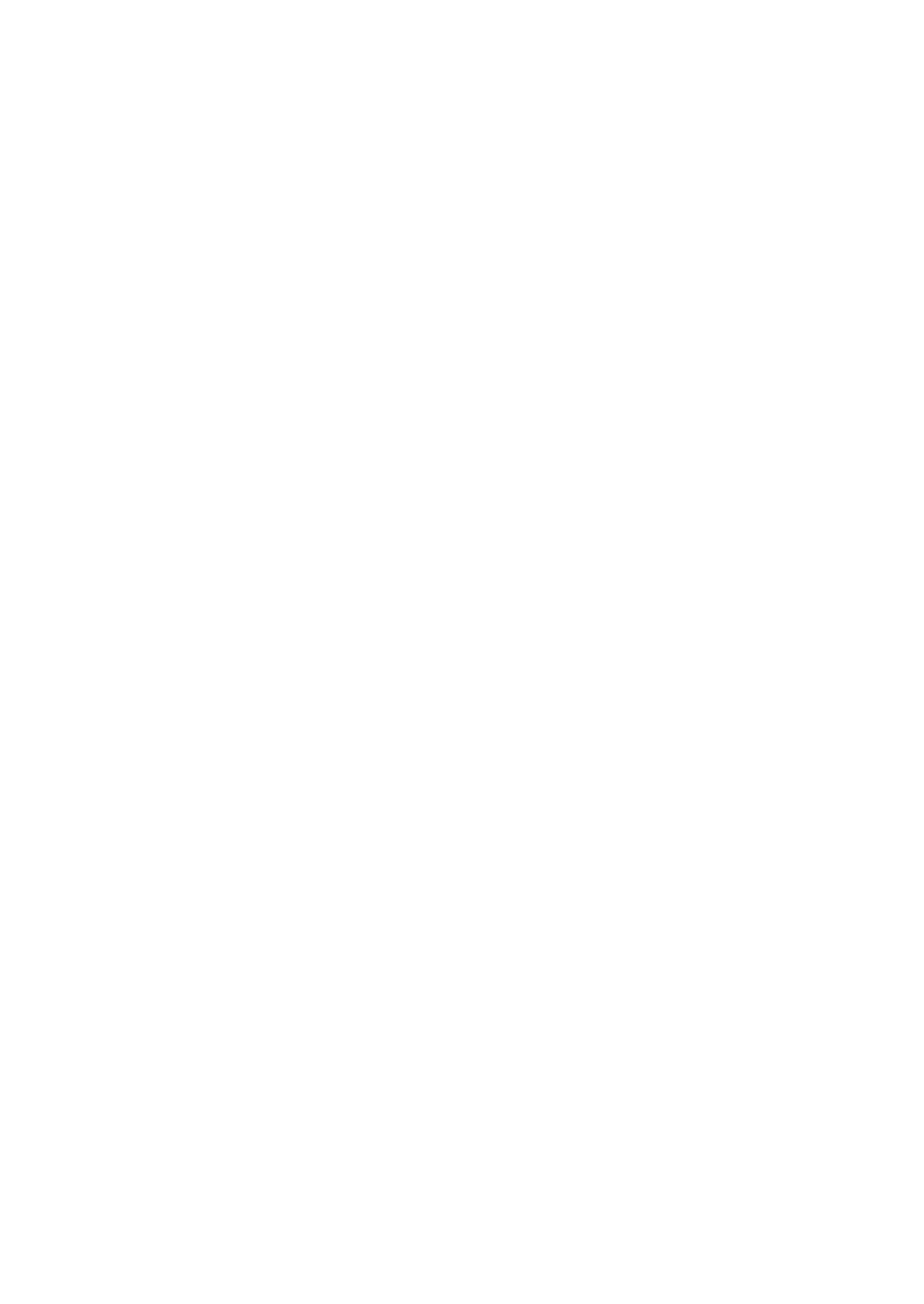#### **MGeol GEOLOGY WITH A YEAR IN INDUSTRY**

| <b>FIRST YEAR MODULES</b>  |                                       |                |
|----------------------------|---------------------------------------|----------------|
| <b>Core Modules</b>        |                                       | <b>Credits</b> |
|                            | <b>YEAR LONG</b>                      |                |
| GL1100                     | Tutorials                             | 15             |
| GL1101                     | The Rock Cycle: our dynamic earth     | 30             |
|                            |                                       |                |
|                            | <b>SEMESTER 1</b>                     |                |
| GL1102                     | Micro to Macro                        | 15             |
| GL1103                     | Palaeobiology and the Stratigraphic   | 15             |
|                            | Record                                |                |
|                            |                                       |                |
|                            | <b>SEMESTER 2</b>                     |                |
| GL1104                     | Natural Resources and the             | 15             |
|                            | Environment                           |                |
| GL1105                     | <b>Geological Maps and Structures</b> | 15             |
| GL1106                     | <b>Introductory Field Course</b>      | 15             |
|                            |                                       |                |
|                            |                                       |                |
| <b>SECOND YEAR MODULES</b> |                                       |                |
| <b>Core Modules</b>        |                                       | <b>Credits</b> |
|                            | <b>YEAR LONG</b>                      |                |
| GL2100                     | <b>Geological Field Skills</b>        | 30             |
|                            |                                       |                |
|                            | <b>SEMESTER 1</b>                     |                |
| GL2103                     | Magmatic and Metamorphic              | 15             |
|                            | Processes                             |                |
| GL2105                     | Depositional Processes and            | 15             |
|                            | Environments                          |                |
|                            |                                       |                |
|                            | <b>SEMESTER 2</b>                     |                |
| GL2104                     | Interpreting Geological Maps and      | 15             |
|                            | Stratigraphy                          |                |
| GL2101                     | Earth and Ocean Systems               | 15             |
| GL2102                     | <b>Structure and Tectonics</b>        | 15             |
|                            |                                       |                |
| <b>Optional Modules</b>    |                                       | <b>Credits</b> |
| (To choose 15 credits)     |                                       |                |
|                            | <b>YEAR LONG</b>                      |                |
| GL2108                     | Principles of Geophysics              | 15             |
|                            |                                       |                |
|                            | <b>SEMESTER 1</b>                     |                |
| GL2106                     | <b>Introductory Mineral Deposits</b>  | 15             |
| GL2107                     | Major Events in the History of Life   | 15             |
|                            |                                       |                |
|                            | <b>YEAR LONG</b>                      |                |
| ADGL2200                   | <b>Placement Preparation</b>          | $\pmb{0}$      |
|                            |                                       |                |
|                            |                                       |                |
| THIRD YEAR MODULES         |                                       |                |
| <b>Core Modules</b>        |                                       | <b>Credits</b> |
|                            | <b>SEMESTER 1</b>                     |                |
| GL3100                     | Field Based Project                   | 30             |
|                            |                                       |                |
|                            | <b>SEMESTER 2</b>                     |                |
| GL3101                     | Dissertation                          | 15             |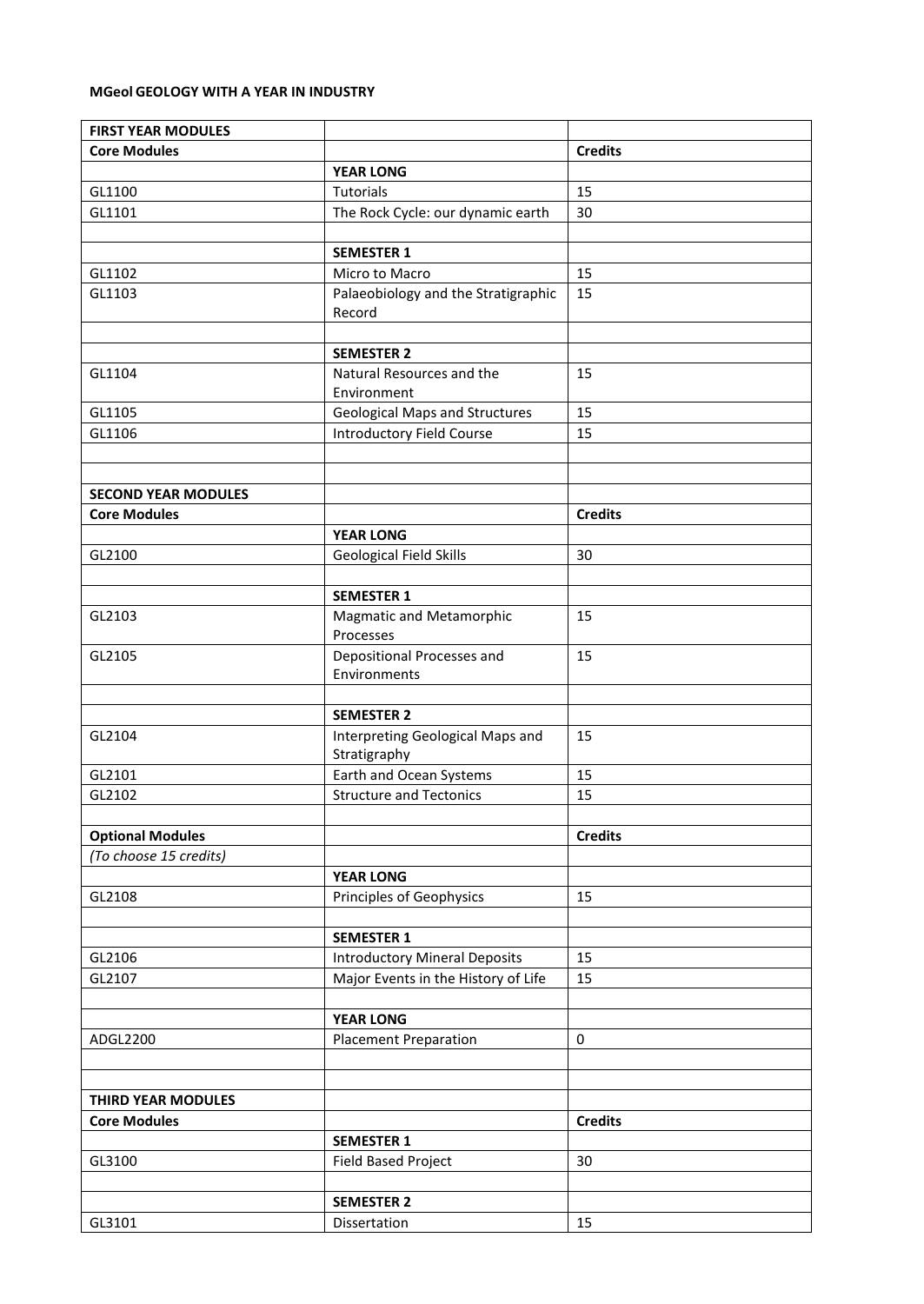| <b>Optional Modules</b>    |                                    | <b>Credits</b> |
|----------------------------|------------------------------------|----------------|
| (To choose 30 credits)     | <b>SEMESTER 1</b>                  |                |
| GL3102                     | <b>Environmental Geoscience</b>    | 15             |
| GL3103                     | Petroleum Reservoir Petrophysics   | 15             |
| GL3104                     | Concepts in sedimentology and      | 15             |
|                            | stratigraphy with applications to  |                |
|                            | reservoir geoscience               |                |
| GL3111 <sup>a</sup>        | Diversity and Evolution of         | 15             |
|                            | Vertebrates                        |                |
| GL3112 <sup>b</sup>        | Geophysical Data Analysis          | 15             |
|                            |                                    |                |
|                            |                                    |                |
| (To choose 30 credits)     | <b>SEMESTER 2</b>                  |                |
| GL3105                     | Earth Science in Education         | 15             |
| GL3106                     | <b>Planetary Science</b>           | 15             |
| GL3107                     | <b>Reflection Seismology</b>       | 15             |
| GL3108                     | <b>Geological Application of</b>   | 15             |
|                            | Microfossils                       |                |
| GL3109                     | Mineral Exploration and Evaluation | 15             |
| GL3110 <sup>c</sup>        | <b>Advanced Mineral Deposits</b>   | 15             |
| GY3434                     | Stable Isotopes in the Environment | 15             |
|                            |                                    |                |
| (To choose 15 credits)     | <b>SEMESTER 2</b>                  |                |
| GL3116                     | Physical Volcanology - Tenerife    | 15             |
| GL3117                     | Tectonics - NW Highlands           | 15             |
| GL3113 <sup>c</sup>        | Applied Geology Field Course -     | 15             |
|                            | Cornwall                           |                |
| $GL3114^a$                 | <b>Basin Evolution and</b>         | 15             |
|                            | Palaeoenvironments Field Course -  |                |
|                            | Wales                              |                |
| GL3115 <sup>b</sup>        | Archaeological Geophysics Field    | 15             |
|                            | Course                             |                |
|                            |                                    |                |
| <b>FOURTH YEAR MODULES</b> |                                    |                |
| <b>Core Modules</b>        |                                    | <b>Credits</b> |
|                            | <b>YEAR LONG</b>                   |                |
| GL4100                     | <b>Hot Topics</b>                  | 15             |
| GL4101                     | Research Project (Geology)         | 60             |
|                            |                                    |                |
|                            | <b>SEMESTER 1</b>                  |                |
| Must choose either:        |                                    |                |
| GL4105                     | Overseas Field Course              | 15             |
| GL4106                     | <b>Urban Geology</b>               | 15             |
|                            |                                    |                |
| <b>Optional Modules</b>    |                                    | <b>Credits</b> |
| (To choose 30 credits)     |                                    |                |
|                            | <b>SEMESTER 1</b>                  |                |
| GL4106 <sup>d</sup>        | <b>Urban Geology</b>               | 15             |
| GL4107 <sup>c</sup>        | Ore Genesis                        | 15             |
| GL4108 <sup>a</sup>        | <b>Evolutionary Palaeobiology</b>  | 15             |
| GL4109 <sup>e</sup>        | <b>Global Seismology</b>           | 15             |
| GL4110                     | Igneous Petrogenesis               | 15             |
| GY4471                     | <b>Fundamentals of GIS</b>         | 15             |
|                            | <b>SEMESTER 2</b>                  |                |
| GL4111                     | Methods and Modelling in           | 15             |
|                            | Palaeoclimatology                  |                |
|                            |                                    |                |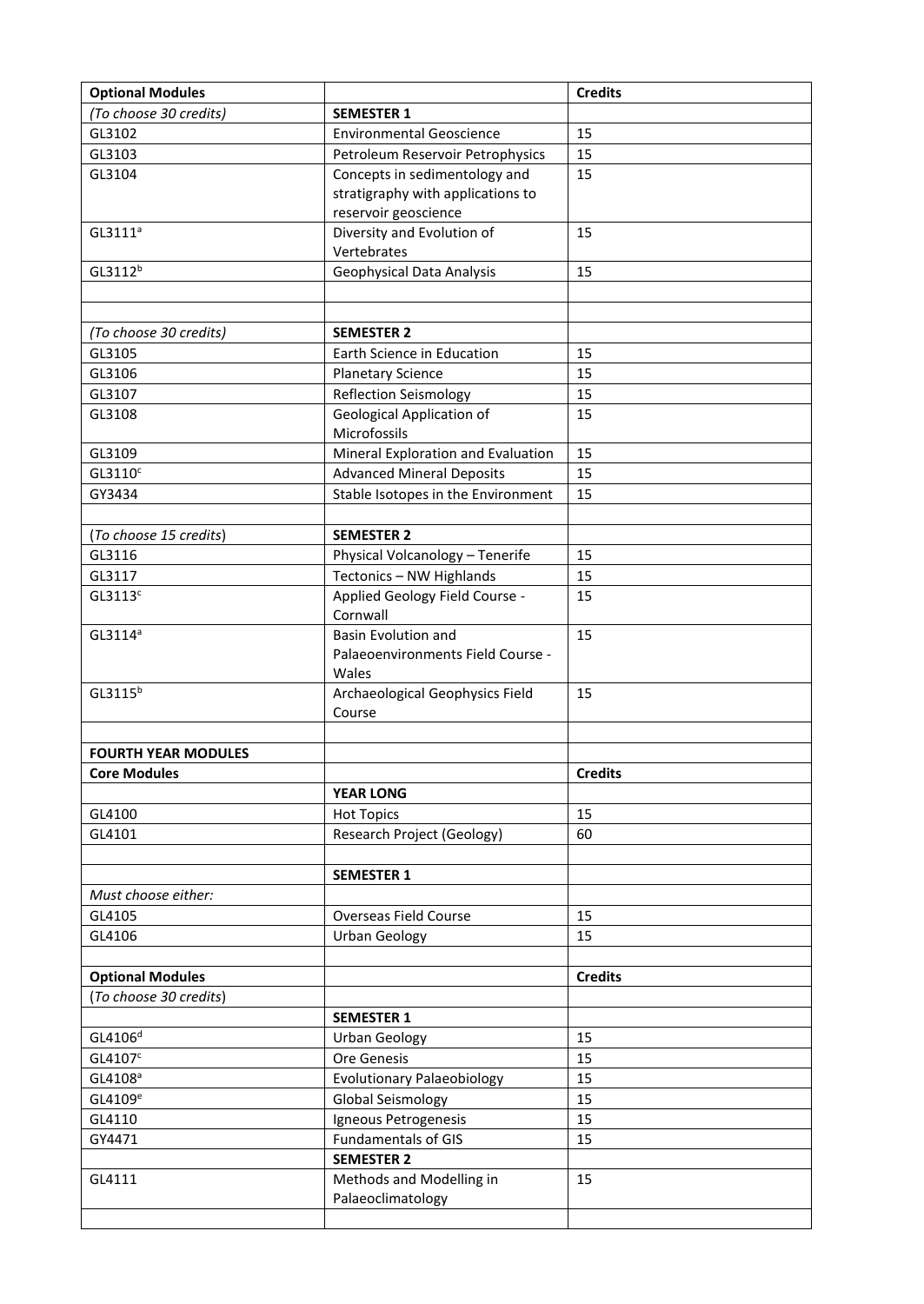a - available if GL2107 taken, b – available if GL2108 taken, c – available if GL2106 taken, d – available if GL4105 chosen as core, e – available if GL2108 or GL3106 taken

#### **THIRD YEAR**

Students who gain an industry placement will be assessed as per the standard model for undergraduate placements in the College of Science and Engineering. The marks from this year will not be included in the final degree assessment.

#### **MGeol GEOLOGY WITH A YEAR ABROAD**

| <b>FIRST YEAR MODULES</b>  |                                                  |                |
|----------------------------|--------------------------------------------------|----------------|
| <b>Core Modules</b>        |                                                  | <b>Credits</b> |
|                            | <b>YEAR LONG</b>                                 |                |
| GL1100                     | Tutorials                                        | 15             |
| GL1101                     | The Rock Cycle: our dynamic earth                | 30             |
|                            |                                                  |                |
|                            | <b>SEMESTER 1</b>                                |                |
| GL1102                     | Micro to Macro                                   | 15             |
| GL1103                     | Palaeobiology and the Stratigraphic<br>Record    | 15             |
|                            |                                                  |                |
|                            | <b>SEMESTER 2</b>                                |                |
| GL1104                     | Natural Resources and the<br>Environment         | 15             |
| GL1105                     | <b>Geological Maps and Structures</b>            | 15             |
| GL1106                     | <b>Introductory Field Course</b>                 | 15             |
|                            |                                                  |                |
| <b>SECOND YEAR MODULES</b> |                                                  |                |
| <b>Core Modules</b>        |                                                  | <b>Credits</b> |
|                            | <b>YEAR LONG</b>                                 |                |
| GL2100                     | Geological Field Skills                          | 30             |
|                            |                                                  |                |
|                            | <b>SEMESTER 1</b>                                |                |
| GL2103                     | <b>Magmatic and Metamorphic</b><br>Processes     | 15             |
| GL2105                     | Depositional Processes and<br>Environments       | 15             |
|                            |                                                  |                |
|                            | <b>SEMESTER 2</b>                                |                |
| GL2104                     | Interpreting Geological Maps and<br>Stratigraphy | 15             |
| GL2101                     | Earth and Ocean Systems                          | 15             |
| GL2102                     | <b>Structure and Tectonics</b>                   | 15             |
|                            |                                                  |                |
| <b>Optional Modules</b>    |                                                  | <b>Credits</b> |
| (To choose 15 credits)     |                                                  |                |
|                            | <b>YEAR LONG</b>                                 |                |
| GL2108                     | Principles of Geophysics                         | 15             |
|                            |                                                  |                |
|                            | <b>SEMESTER 1</b>                                |                |
| GL2106                     | <b>Introductory Mineral Deposits</b>             | 15             |
| GL2107                     | Major Events in the History of Life              | 15             |

#### **THIRD YEAR MODULES for students going to North America**

#### **Core Modules Credits**

GL3056 INDEPENDENT FIELD-BASED PROJECT (YEAR ABROAD) 20

The third year will be spent at the University of Arizona and modulestaken there will substitute for 100 credits of normal third-year modules of the M.Geol. Geology at Leicester.